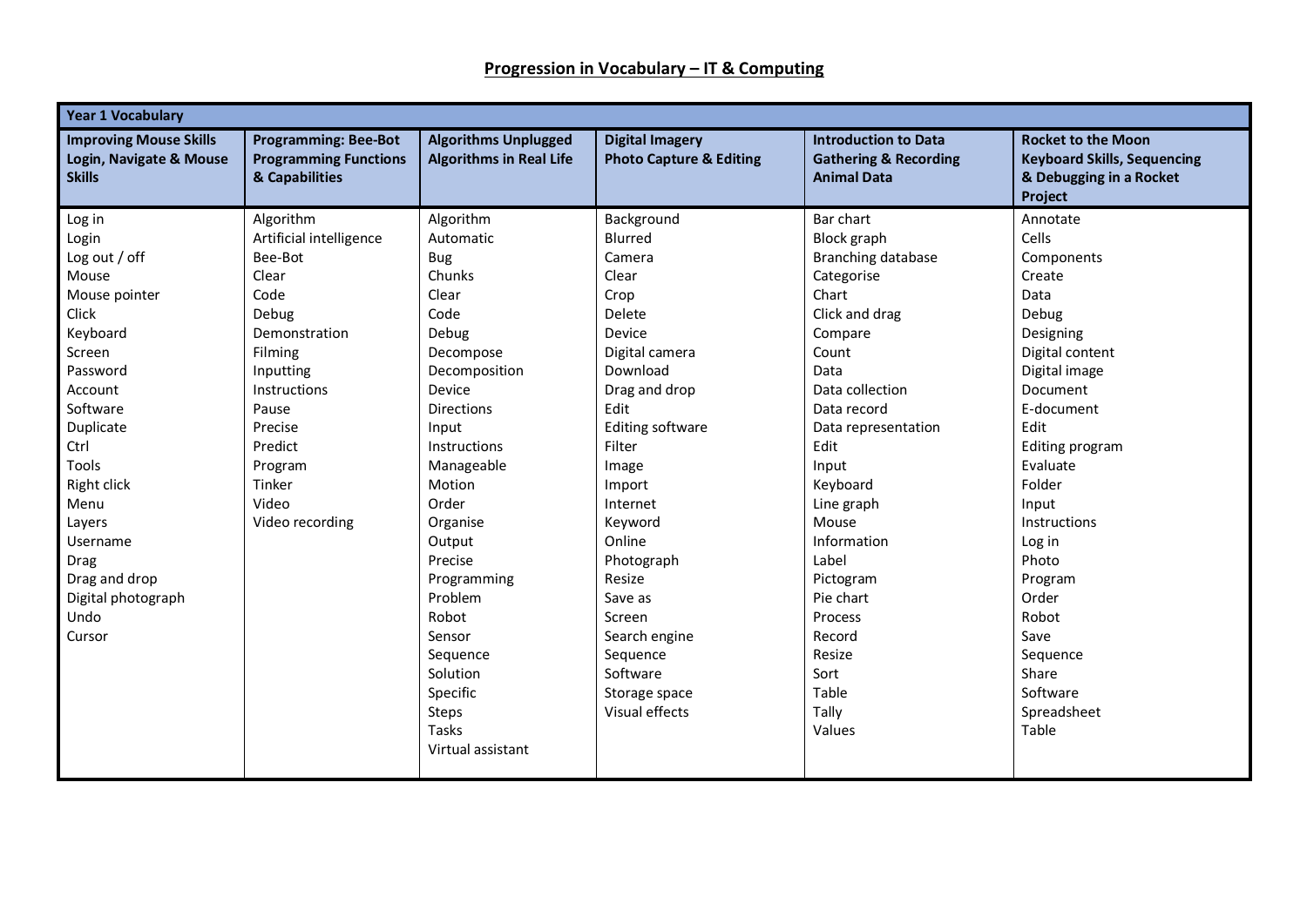| <b>Year 2 Vocabulary</b>                                                                                                                                                                                                                                                                         |                                                                                                                                                                                                                                                                                                                                                                        |                                                                                                                                                                                                                                         |                                                                                                                                                                                |                                                                                                                                                                                                                                                                                                                                   |                                                                                                                                                                     |  |
|--------------------------------------------------------------------------------------------------------------------------------------------------------------------------------------------------------------------------------------------------------------------------------------------------|------------------------------------------------------------------------------------------------------------------------------------------------------------------------------------------------------------------------------------------------------------------------------------------------------------------------------------------------------------------------|-----------------------------------------------------------------------------------------------------------------------------------------------------------------------------------------------------------------------------------------|--------------------------------------------------------------------------------------------------------------------------------------------------------------------------------|-----------------------------------------------------------------------------------------------------------------------------------------------------------------------------------------------------------------------------------------------------------------------------------------------------------------------------------|---------------------------------------------------------------------------------------------------------------------------------------------------------------------|--|
| <b>What is a Computer?</b><br><b>Inputs/Outputs &amp; Uses</b>                                                                                                                                                                                                                                   | <b>Word Processing</b><br><b>Touch Typing &amp;</b><br><b>Staying Safe Online</b>                                                                                                                                                                                                                                                                                      | <b>Programming: Scratch</b><br><b>JR Programming Apps</b>                                                                                                                                                                               | <b>Algorithms &amp;</b><br><b>Debugging</b><br>Programming: Plugged-In &<br><b>Unplugged</b>                                                                                   | <b>International Space</b><br><b>Station Data Collection,</b><br><b>Display &amp; Interpretation</b>                                                                                                                                                                                                                              | <b>Stop Motion: Storyboarding then</b><br><b>Creating Simple Animations</b>                                                                                         |  |
| Battery<br><b>Buttons</b><br>Camera<br>Computer<br>Desktop<br>Device<br>Digital<br>Digital recorder<br>Electricity<br>Function<br>Input<br>Invention<br>Keyboard<br>Laptop<br>Monitor<br>Mouse<br>Output<br>Paying till<br>Scanner<br>Screen<br>System<br>Tablet<br>Technology<br>Video<br>Wires | Backspace<br><b>Bold</b><br>Copy<br>Copyright<br>Cut<br>Delete<br>Forward button<br>Highlight<br>Home row<br>Home screen<br>Image<br>Import<br>Italics<br>Keyboard<br>Keyboard character<br>Keyboard shortcut<br>Keyword<br>Layout<br>Navigate<br>Paste<br>Redo<br>Search<br>Space bar<br>Text<br>Text effects<br>Touch typing<br>Underline<br>Undo<br>Word processing | Algorithm<br>Animation<br><b>Blocks</b><br>Bug<br>Button<br>CGI<br>Computer code<br>Code<br>Debug<br>Fluid<br>Icon<br>Imitate<br>Instructions<br>Loop<br>'On tap'<br>Programming<br>Repeat<br>Scratch JR<br>Sequence<br>Sound recording | Abstraction<br>Algorithm<br>Artificial intelligence<br><b>Bug</b><br>Clear<br>Correct<br>Data<br>Debug<br>Decompose<br>Error<br>Key features<br>Loop<br>Predict<br>Unnecessary | Algorithm<br>Astronaut<br>Data<br>Digital<br>Digital content<br>Experiment<br>Galaxy<br>Insulation<br>Interactive map<br><b>International Space Centre</b><br><b>International Space Station</b><br>Interpret<br>Laboratory<br>Monitor<br>Planet<br>Satellite<br>Sensor<br>Space<br>Temperature<br>Thermometer<br>Water reservoir | Animation<br>Background<br>Decompose<br>Digital device<br>Drawing<br>Flipbook<br>Frames<br>Moving images<br>Object<br>Onion skinning<br>Plan<br><b>Still Images</b> |  |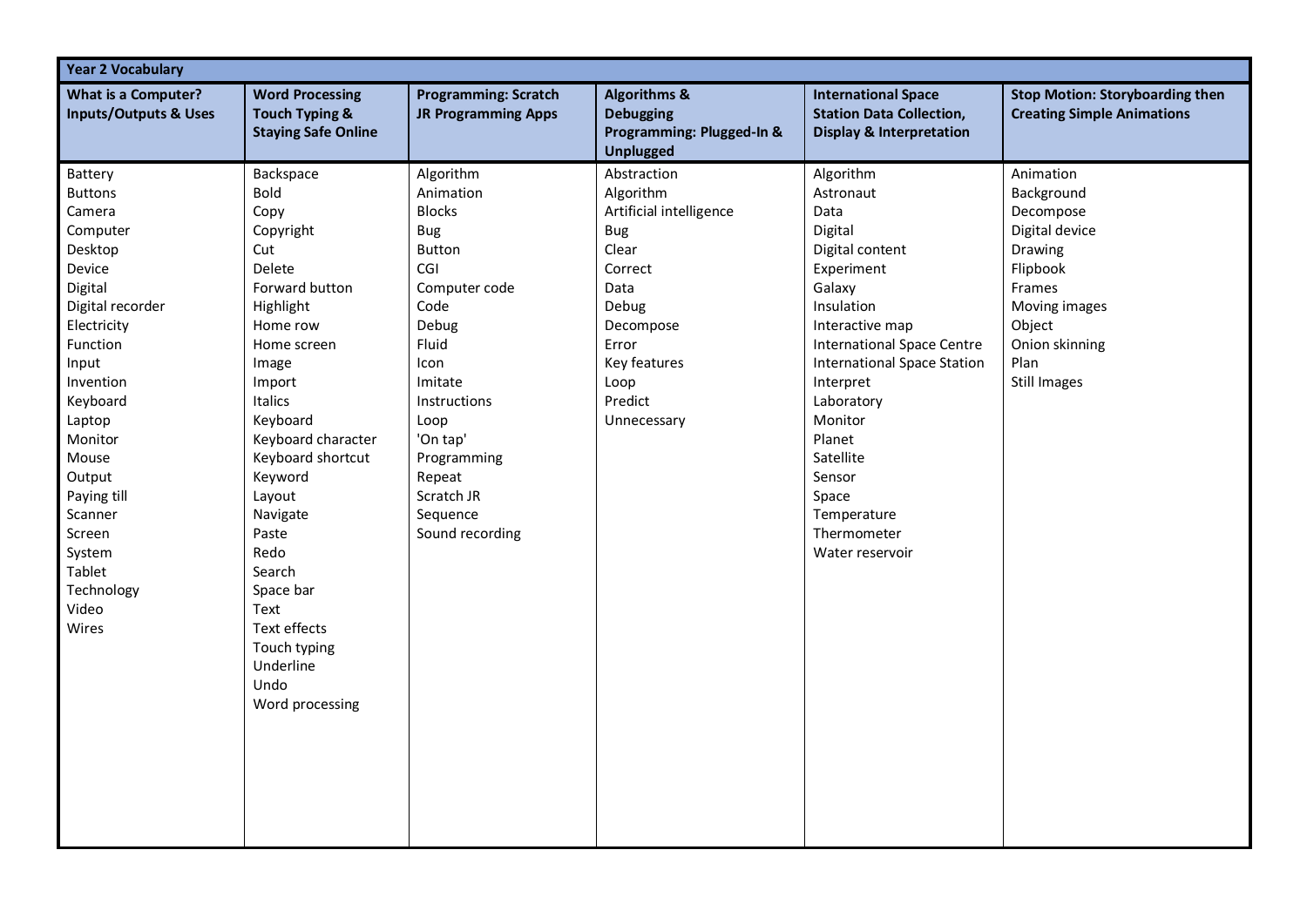| <b>Year 3 Vocabulary</b>                                                                                                                                                                                                                                                                                                                                                                                                                                                      |                                                                                                                                                                                                                                         |                                                                                                                                                                                                                                                                                                                                                                                                                                                                        |                                                                                                                                                                                                                                                                                                                                                                                                                |                                                                                                                                                                                                                                                                                                                                                                                |                                                                                                                                                                                                         |
|-------------------------------------------------------------------------------------------------------------------------------------------------------------------------------------------------------------------------------------------------------------------------------------------------------------------------------------------------------------------------------------------------------------------------------------------------------------------------------|-----------------------------------------------------------------------------------------------------------------------------------------------------------------------------------------------------------------------------------------|------------------------------------------------------------------------------------------------------------------------------------------------------------------------------------------------------------------------------------------------------------------------------------------------------------------------------------------------------------------------------------------------------------------------------------------------------------------------|----------------------------------------------------------------------------------------------------------------------------------------------------------------------------------------------------------------------------------------------------------------------------------------------------------------------------------------------------------------------------------------------------------------|--------------------------------------------------------------------------------------------------------------------------------------------------------------------------------------------------------------------------------------------------------------------------------------------------------------------------------------------------------------------------------|---------------------------------------------------------------------------------------------------------------------------------------------------------------------------------------------------------|
| <b>Emailing with</b><br><b>Attachments and</b><br><b>Cyberbullying</b>                                                                                                                                                                                                                                                                                                                                                                                                        | <b>Programming:</b><br><b>Programming Apps</b>                                                                                                                                                                                          | Journey Inside a<br><b>Computer</b><br><b>Inputs/outputs &amp; Purpose</b>                                                                                                                                                                                                                                                                                                                                                                                             | <b>Networks and the</b><br><b>Internet Sharing information</b><br>and the Internet                                                                                                                                                                                                                                                                                                                             | <b>Video Trailers Digital</b><br>Literacy<br><b>Creating Book Trailers</b>                                                                                                                                                                                                                                                                                                     | <b>Top Trumps Comparison</b><br><b>Cards Databases Understanding &amp;</b><br><b>Using Database</b>                                                                                                     |
| Attachment<br>Bcc (Blind carbon copy)<br>Cc (Carbon copy)<br>Compose<br>Content<br>Cyberbullying<br>Document<br>Domain<br>Download<br>Email<br>Email account<br><b>Email address</b><br>Emoji<br>Emotions<br>Fake<br>Font<br>Genuine<br>Hacker<br>Icons<br>Inbox<br>Link<br>Negative language<br>Password<br>Personal information<br>Positive language<br>Responsible digital citizen<br>Scammer<br>Settings<br>Send<br>Sign in<br>Spam email<br>Subject bar<br>Theme<br>Tone | Algorithm<br>Animation<br>Application<br>Code<br>Code block<br>Coding application<br>Debug<br>Decompose<br>Interface<br>Game<br>Loop<br>Predict<br>Program<br>Remixing code<br>Repetition code<br>Review<br>Scratch<br>Sprite<br>Tinker | Algorithm<br>Assemble<br>CPU (central processing<br>unit)<br>Data<br>Decompose<br>Desktop<br>Disassemble<br>GPU (graphics processing<br>unit)<br>Hard drive<br>HDD (hard disk drive)<br>Infinite loop<br>Input<br>Keyboard<br>Laptop<br>Memory<br>Microphone<br>Monitor<br>Mouse<br>Output<br>Photocopier<br>Program<br><b>QR Code</b><br>RAM (random access<br>memory)<br>ROM (read only memory)<br>Storage<br>Tablet device<br>Technology<br>Touchscreen<br>Touchpad | Cables<br>Component<br>Connection<br>Corrupted<br>Data<br>Desktop<br>Device<br><b>DSL</b><br>Fibre<br>File<br>Internet<br>Laptop<br>Network<br>Network map<br>Network switch<br>Packets<br>Radio waves<br>Router<br>Server<br>Submarine cables<br>Tablet<br>Text map<br>The Cloud<br>Web server<br>Website<br>Website trackers<br>WiFi<br>Wired<br>Wireless<br><b>Wireless Access Points</b><br>World Wide Web | Application<br>Camera angle<br>Clip<br>Cross blur<br>Cross fade<br>Cross zoom<br>Desktop<br>Digital device<br>Dip to black<br>Directional wipe<br>Edit<br>Film<br>Film editing software<br>Graphics<br>Import<br>Key events<br>Laptop<br>Music<br>Photo<br>Plan<br>Recording<br>Sound effects<br>Storyboard<br>Time code<br><b>Trailer</b><br>Transition<br>Video<br>Voiceover | Categorise<br>Category<br>Chart<br>Data<br>Database<br>Excel<br>Fields<br>Filter<br>Graph<br>Information<br>Interpret<br><b>PDF</b><br>Questionnaire<br>Record<br>Representation<br>Sort<br>Spreadsheet |
| Username<br><b>Virus</b>                                                                                                                                                                                                                                                                                                                                                                                                                                                      |                                                                                                                                                                                                                                         |                                                                                                                                                                                                                                                                                                                                                                                                                                                                        |                                                                                                                                                                                                                                                                                                                                                                                                                |                                                                                                                                                                                                                                                                                                                                                                                |                                                                                                                                                                                                         |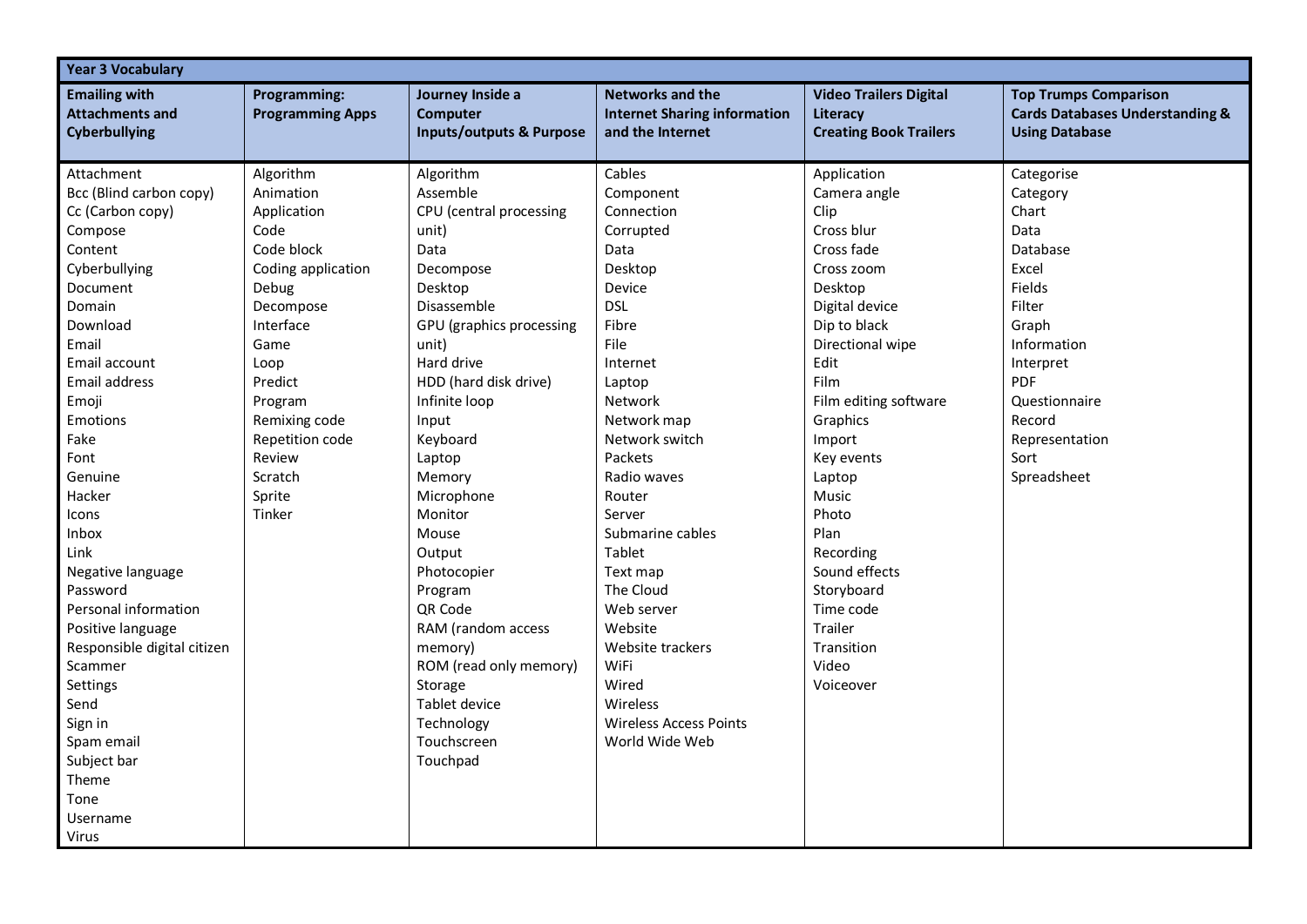| <b>Year 4 Vocabulary</b>                                                                                                                                                                                                                                                                                                                                                                        |                                                                                                                                                                                                                                                                                                                                                                |                                                                                                                                                                                                                                                                                                                                                                                             |                                                                                                                                                                                                                                                                                            |                                                                                                                                                                                                                                                                |                                                                                                                                                                              |
|-------------------------------------------------------------------------------------------------------------------------------------------------------------------------------------------------------------------------------------------------------------------------------------------------------------------------------------------------------------------------------------------------|----------------------------------------------------------------------------------------------------------------------------------------------------------------------------------------------------------------------------------------------------------------------------------------------------------------------------------------------------------------|---------------------------------------------------------------------------------------------------------------------------------------------------------------------------------------------------------------------------------------------------------------------------------------------------------------------------------------------------------------------------------------------|--------------------------------------------------------------------------------------------------------------------------------------------------------------------------------------------------------------------------------------------------------------------------------------------|----------------------------------------------------------------------------------------------------------------------------------------------------------------------------------------------------------------------------------------------------------------|------------------------------------------------------------------------------------------------------------------------------------------------------------------------------|
| <b>Investigating Weather</b><br><b>Researching and Storing</b><br><b>Data and Green Screen</b><br><b>Video</b>                                                                                                                                                                                                                                                                                  | <b>Website Design</b><br><b>Website Creation and</b><br><b>Google Sites</b>                                                                                                                                                                                                                                                                                    | <b>Collaborative Learning</b><br><b>Google Docs, Slides, Form</b><br>and Sheet                                                                                                                                                                                                                                                                                                              | <b>HTML</b><br><b>Editing the HTML and CSS</b><br>of a Web Page                                                                                                                                                                                                                            | Programming<br><b>Further programming with</b><br><b>Scratch</b>                                                                                                                                                                                               | <b>Computational Thinking</b><br><b>Plugged and Unplugged</b><br><b>Activities to Develop the</b><br><b>Four Areas of Computational</b><br><b>Thinking</b>                   |
| Accurate<br>Backdrop<br>Chroma key<br>Climate zone<br>Cold<br>Collaboration<br>Condensation<br>Cylinder<br>Degrees<br>Evaporation<br>Extreme weather<br>Forecast<br>Green screen<br>Heat sensor<br>Lightning<br>Measurement<br>Pinwheel<br>Rain<br>Satellite<br>Sensitive<br>Sensor data<br>Solar panel<br>Temperature<br>Thermometer<br>Tornado<br>Warm<br>Weather<br>Weather forecast<br>Wind | Assessment<br>Audience<br>Checklist<br>Collaboration<br>Content<br>Contribution<br>Create<br>Design<br>Embed<br>Evaluate<br>Features<br>Google Sites<br>Hobby<br>Homepage<br><b>Hyperlinks</b><br>Images<br>Insert<br>Online<br>Plan<br>Progress<br>Published<br>Record<br>Review<br>Style<br>Subpage<br>Tab<br>Theme<br>Web page<br>Website<br>World Wide Web | Animations<br>Average<br>Bar chart<br>Collaboration<br>Comment<br>Contribution<br>Data<br>Edited<br>Email account<br>Format<br>Freeze<br>Icon<br>Images<br>Insert<br>Link<br>Multiple choice<br>Numerical data<br>Pie chart<br>Presentations<br>Resolved<br>Reviewing comments<br>Share<br>Slides<br>Software<br>Spreadsheets<br>Suggestions<br>Survey<br>Teamwork<br>Themes<br>Transitions | Code<br>Component<br>Content<br>Copyright<br><b>CSS</b><br>End tag<br>Fake news<br>Hacking<br>Heading<br>Headline<br>Hex code<br><b>HTML</b><br>Input<br>Internet browser<br>Output<br>Paragraph<br>Permission<br>Remixing<br>Script<br>Start tag<br>Tags<br>Text<br><b>URL</b><br>Webpage | <b>Broadcast block</b><br>Code blocks<br>Conditional<br>Coordinates<br>Decomposition<br>Features<br>Game<br>Information<br>Negative numbers<br>Orientation<br>Parameters<br>Position<br>Program<br>Project<br>Script<br>Sprite<br>Stage<br>Tinker<br>Variables | Abstraction<br>Algorithm<br>Code<br>Computational thinking<br>Decomposition<br>Input<br>Logical reasoning<br>Output<br>Pattern recognition<br>Script<br>Sequence<br>Variable |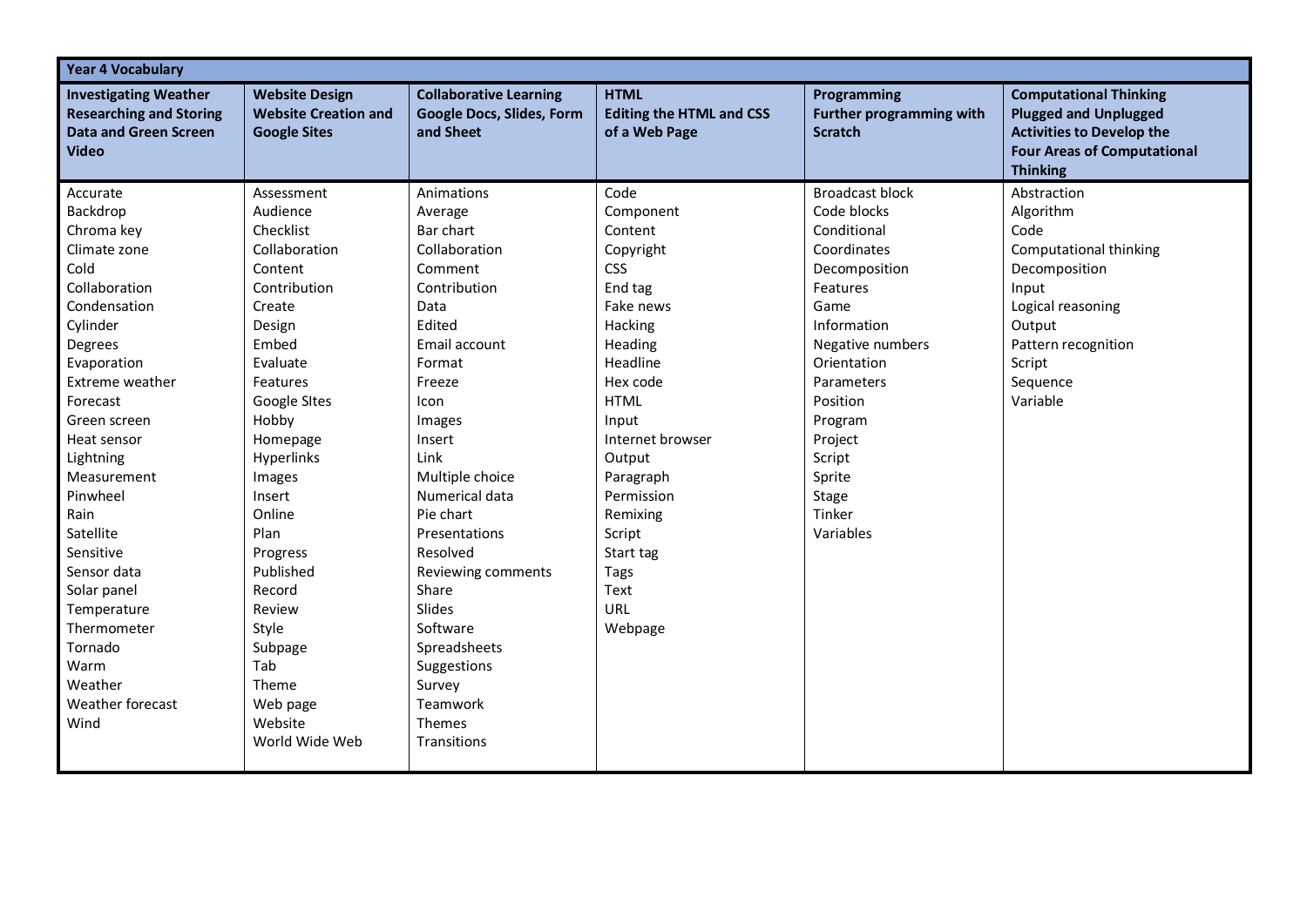| <b>Year 5 Vocabulary</b>                                                                                                                                                                 |                                                                                                                                    |                                                                                                                                                               |                                                                                                                                              |                                                                                                                  |                                                                                                                                                                                              |
|------------------------------------------------------------------------------------------------------------------------------------------------------------------------------------------|------------------------------------------------------------------------------------------------------------------------------------|---------------------------------------------------------------------------------------------------------------------------------------------------------------|----------------------------------------------------------------------------------------------------------------------------------------------|------------------------------------------------------------------------------------------------------------------|----------------------------------------------------------------------------------------------------------------------------------------------------------------------------------------------|
| <b>Online Safety: Keeping</b><br><b>Safe Online</b>                                                                                                                                      | <b>Online Safety: Keeping</b><br><b>Safe Online</b>                                                                                | <b>Mars Rover 1</b><br><b>Data Transfer and Binary</b><br>Code                                                                                                | <b>Mars Rover 2</b><br><b>3D Design Skills</b>                                                                                               | <b>Music Programming Apps</b><br>Sonic Pi                                                                        | Micro:bit<br><b>The Meaning and Purpose</b><br>of Programming                                                                                                                                |
| Accurate information<br>Advice<br>App permissions<br>Application<br>Apps<br><b>Bullying</b><br>Communication<br>Emojis<br>Health<br>In-app purchases                                     | Algorithm<br>Appropriate<br>Copyright<br>Correct<br>Credit<br>Data leak<br>Deceive<br>Fair<br>Fake<br>Inappropriate                | 8-bit binary<br>Addition<br><b>ASCII</b><br>Binary code<br>Boolean<br>Byte<br>Communicate<br>Construction<br>CPU<br>Data transmission                         | 3D<br>Algorithm<br><b>Binary image</b><br>CAD<br>Compression<br>CPU<br>Data<br>Drag and drop<br>Fetch, decode, execute<br>ID card            | Beat<br><b>Bugs</b><br>Coding<br>Command<br>Debug<br>Decompose<br>Error<br>Instructions<br>Loop<br>Melody        | Algorithm<br>Animation<br>App<br><b>Blocks</b><br>Bluetooth<br>Code block<br>Connection<br>Create<br>Debug<br>Decompose                                                                      |
| Information<br>Judgement<br><b>Memes</b><br><b>Mental health</b><br>Mindfulness<br>Mini-biography<br>Online communication<br>Opinion<br>Organisation<br>Password<br>Personal information | Incorrect<br>Index<br>Information<br>Keywords<br>Network<br>Privacy<br>Rank<br>Real<br>Search engine<br><b>TASK</b><br>Web crawler | Decimal numbers<br>Design<br>Discovery<br>Distance<br>Hexadecimal<br>Input<br>Instructions<br>Internet<br>Mars Rover<br>Moon<br>Numerical data                | Input<br><b>JPEG</b><br>Memory<br>Online community<br>Operating system<br>Output<br>Pixels<br>RAM<br>Responsible<br><b>RGB</b><br><b>ROM</b> | Mindmap<br>Music<br>Output<br>Performance<br>Pitch<br>Plan<br>Play<br>Predict<br>Programming<br>Repeat<br>Rhythm | Designing<br>Desktop<br>Device<br>Download<br>Images<br>Input<br>Instructions<br>Load<br>Loop<br>Micro:bit<br>Outputs                                                                        |
| Positive contributions<br>Private information<br>Real world<br>Strong password<br>Summarise<br>Support<br>Technology<br>Trusted adult<br>Wellbeing                                       | Website                                                                                                                            | Output<br>Planet<br>Radio signal<br><b>RAM</b><br>Research<br>Scientist<br>Sequence<br>Signal<br>Simulation<br>Space<br>Subtraction<br>Technology<br>Transmit | Safe                                                                                                                                         | Scratch<br>Soundtrack<br>Spacing<br>Tempo<br>Timbre<br>Tinker<br><b>Tutorials</b><br>Typing                      | Pairing<br>Pedometer<br>Polling<br>Predict<br>Program<br>Repetition<br>Reset<br>Sabotage<br>Scoreboard<br>Screen<br>Systematic<br>Tablet<br>Tinkering<br><b>USB</b><br>Variables<br>Wireless |